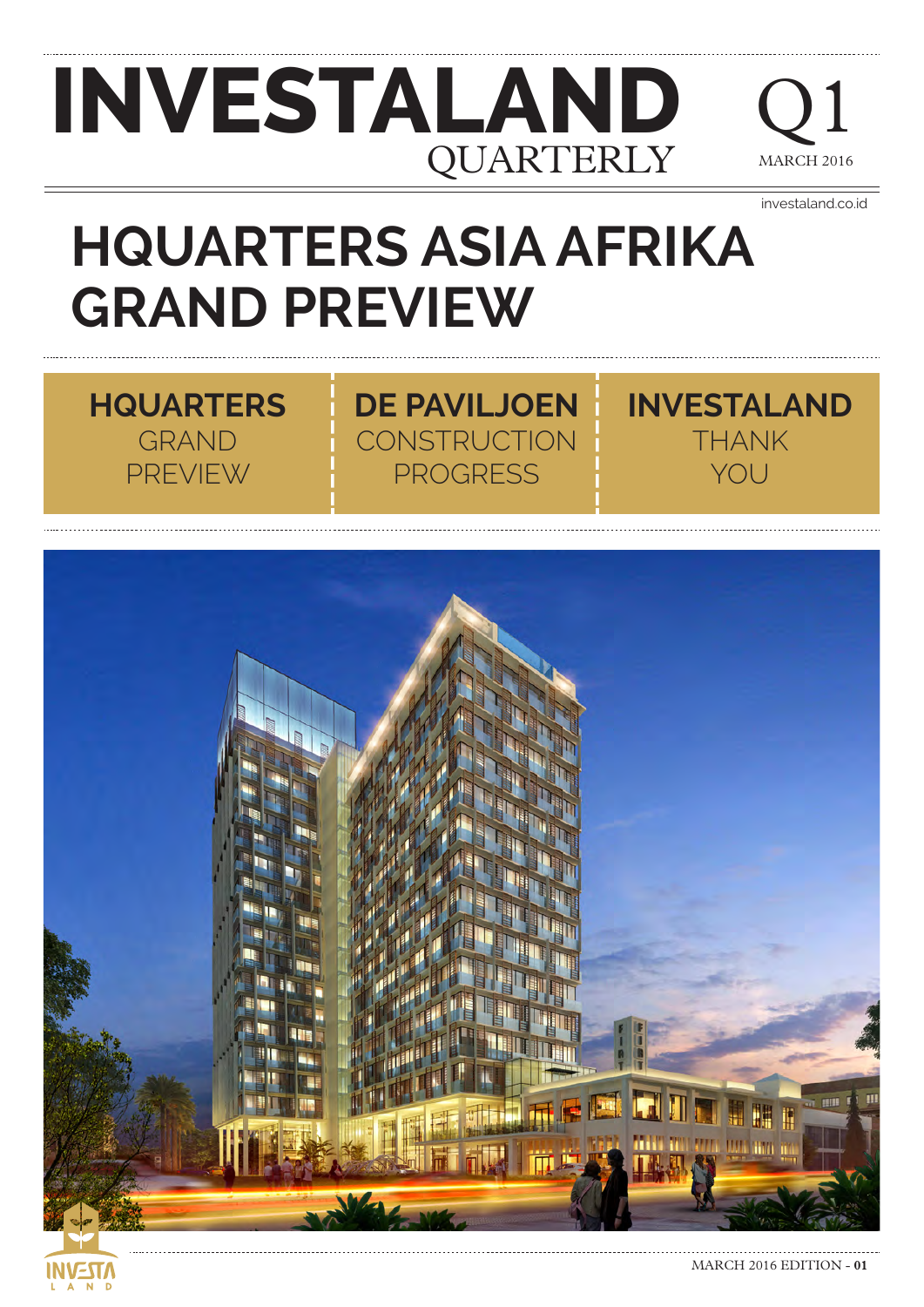#### **DE PAVILJOEN** JALAN R. E. MARTADINATA 66 - 68 BANDUNG

depaviljoen.com

#### **DE PAVILJOEN BOUTIQUE CONDOTEL**





DE PAVILJOEN is a precious project we started in 2014. At the moment, DE PAVILJOEN is one of the most exciting upcoming Boutique Condotel development located right in the heart of Bandung City, West Java.

Jalan RE Martadinata or better known as Jalan Riau is home to Bandung's most popular tourist destinations and DE PAVILJOEN is located right in the heart of Jalan Riau, a walking distance to the most visited SHOPPING & CULINARY attractions in Bandung. Rising 11 Storeys tall with a total of 145 Fully Furnished Rooms and complemented by 4 Star Hotel Facilities, it will soon be the main highlight of Jalan Riau in Bandung.

We are now a long way from when we started constructing De Paviljoen in 2014 with approximately 85% progress already underway. De Paviljoen now stands as one of the tallest buildings along Jalan Riau in Bandung. And we are pushing closer to completion of the project in end of Q2 2016 and operational in early Q3 2016.



MARCH 2016 EDITION - **02**



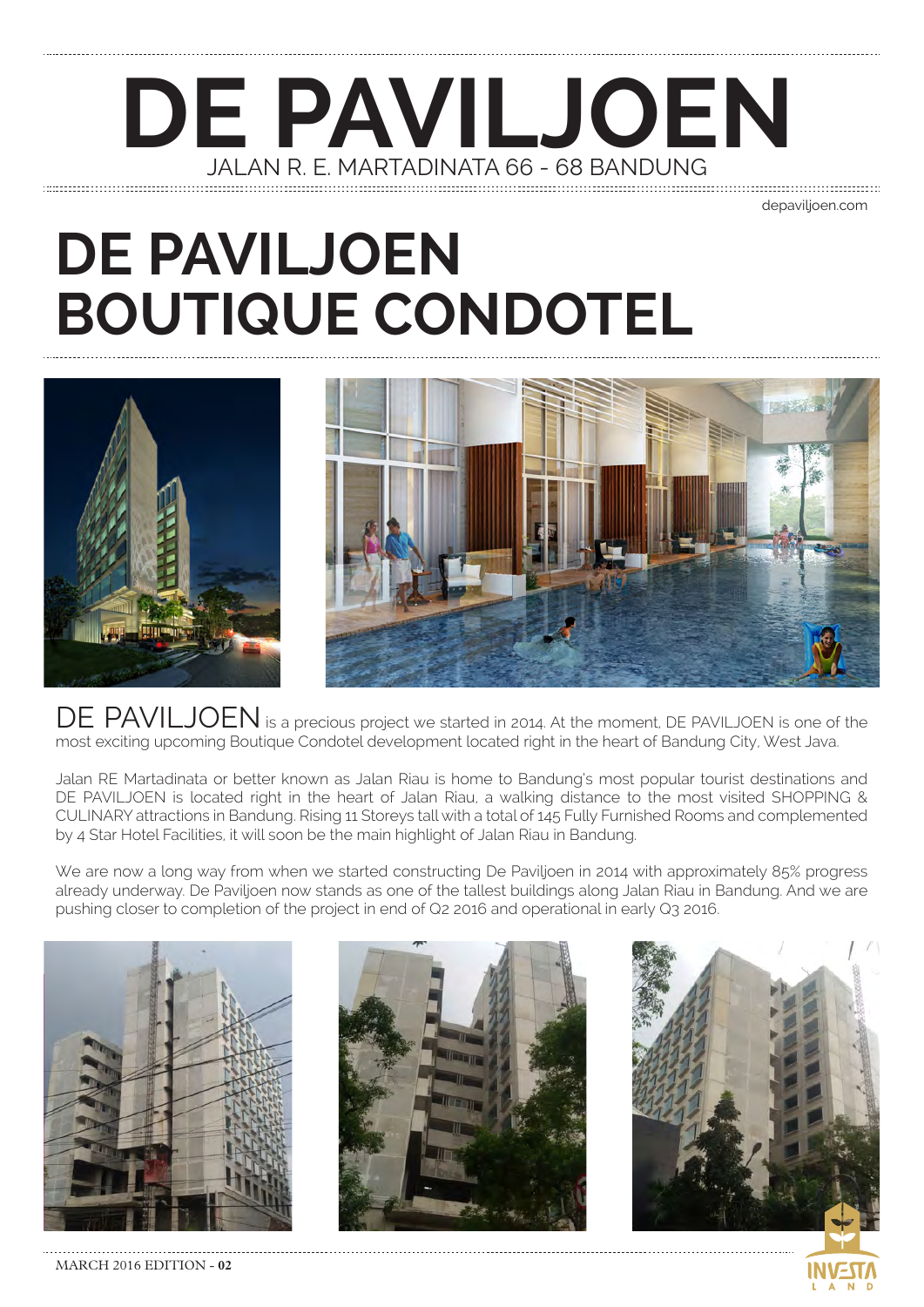# DE<br>PAVIJOEN

## **PROGRESS**

depaviljoen.com











 $\overline{N}$  D

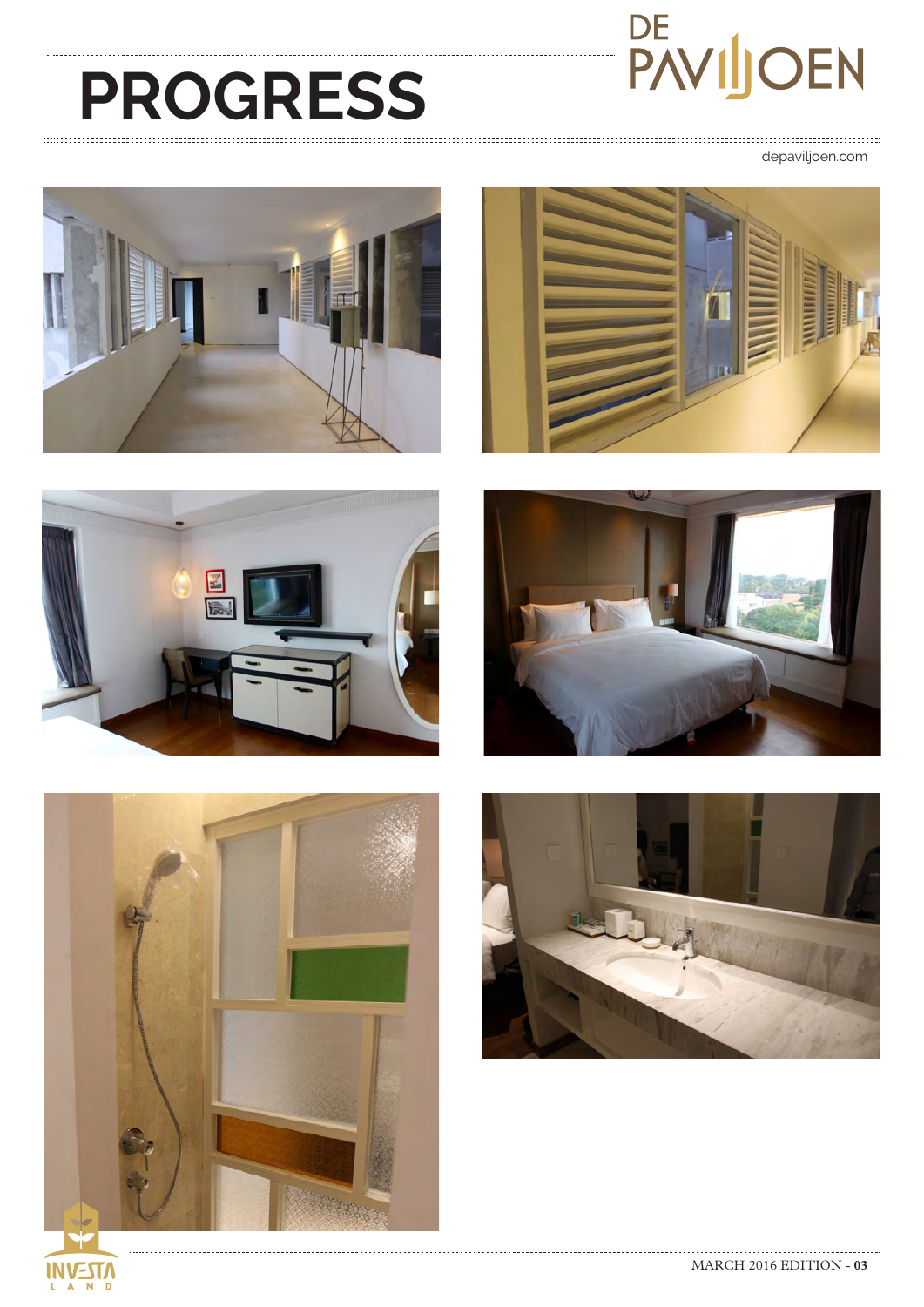#### **HQUARTERS** JALAN ASIA AFRIKA 158-162 BANDUNG

hquarters.co.id

### **HQUARTERS GRAND PREVIEW**



2nd of December 2015 was a good day for Investaland and our customers. Welcoming our latest project in Bandung's Prime CBD location, we held a Grand Preview Event in Crowne Hotel Bandung.

The Event was a huge hit with more than 70 Units Sold in one night of Preview. Thats close to 50% of the Units we were selling on that night. Thanks to the trust given by our customers and the support of all the marketing teams involved on that night.

We will keep you updated with HQuarters' progress in our next edition newsletter



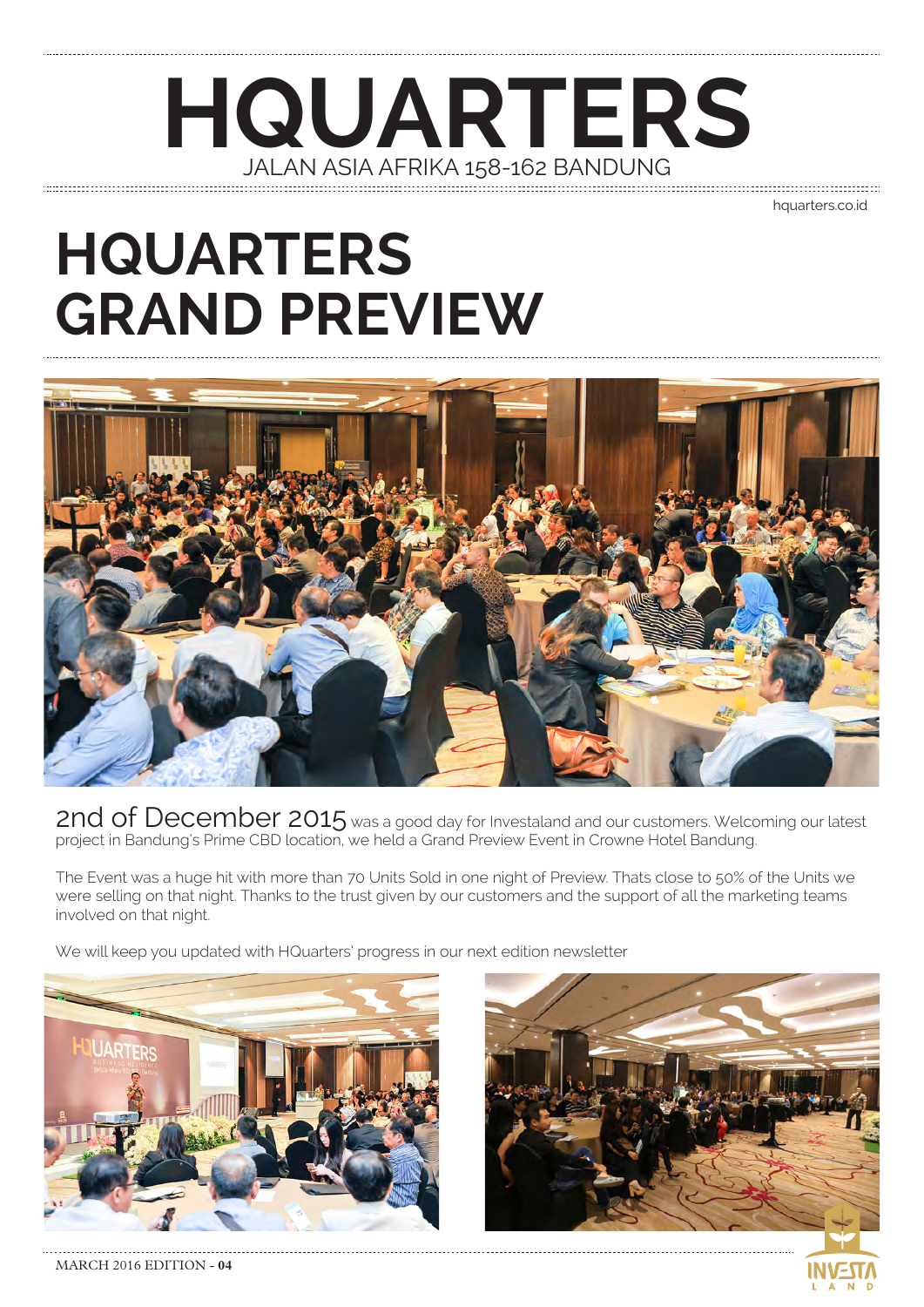#### **HQUARTERS**

## **PROGRESS**

.............................. hquarters.co.id